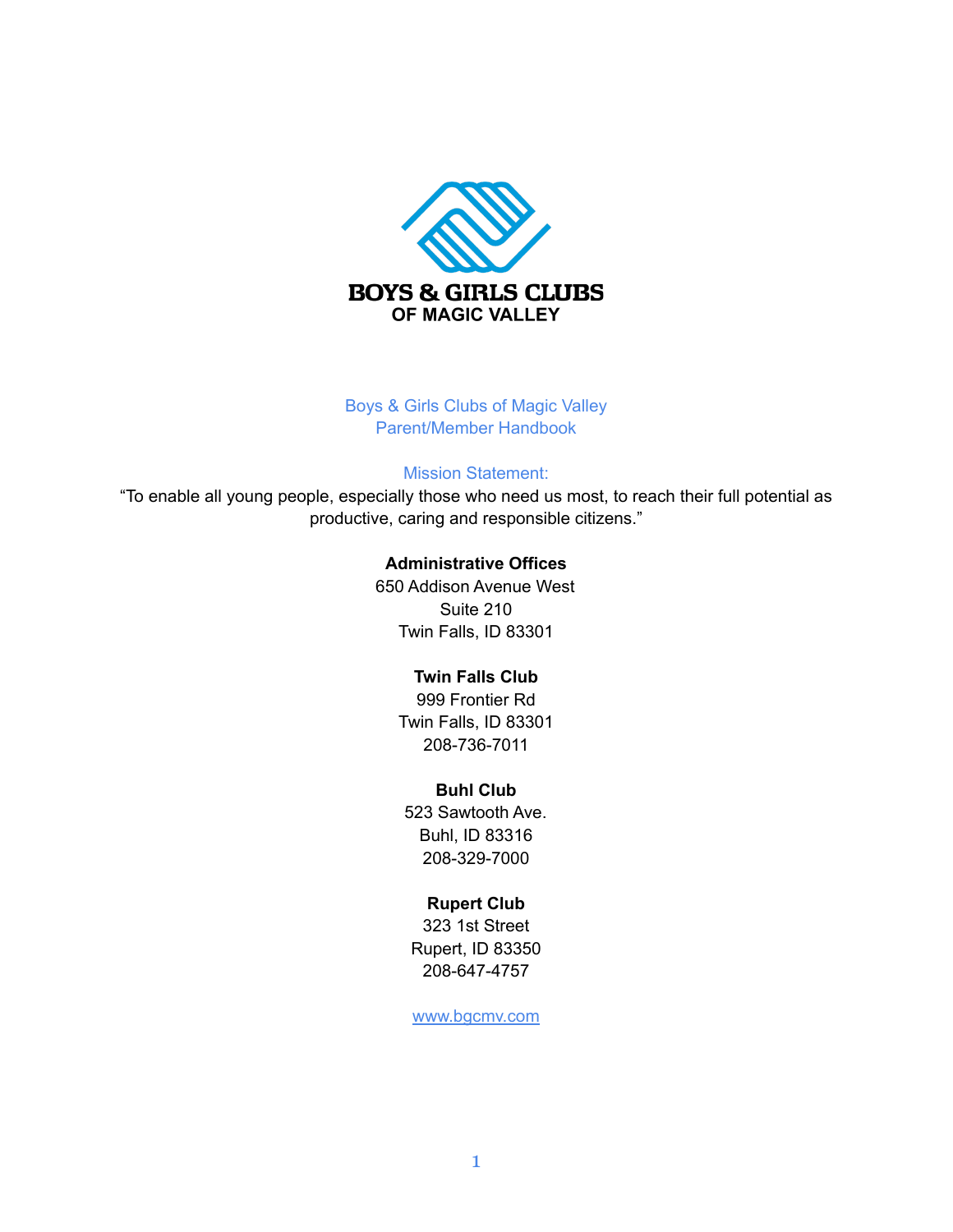| <b>Table of Contents</b> |  |  |
|--------------------------|--|--|
|                          |  |  |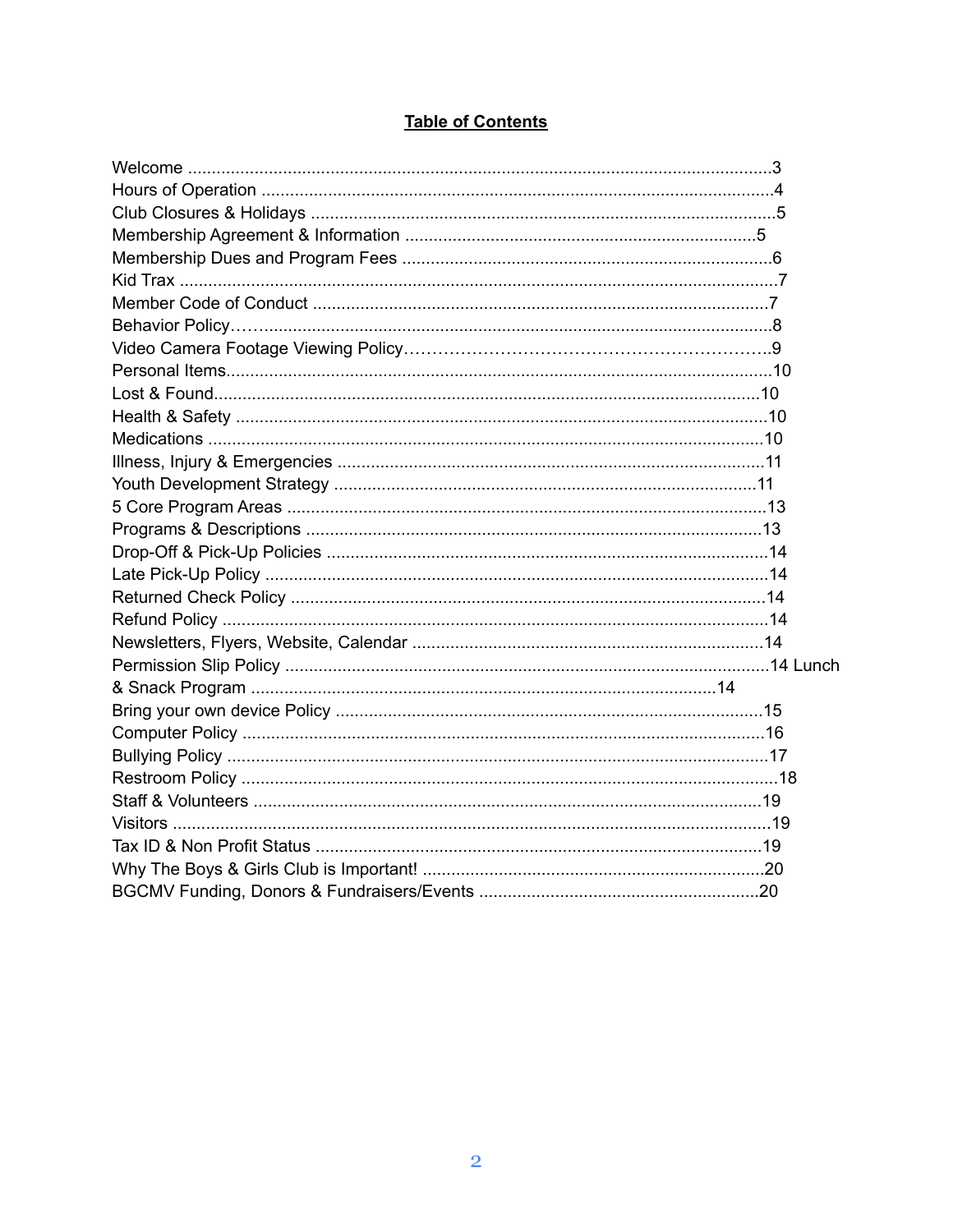### **Welcome**

Welcome to the Boys & Girls Clubs of Magic Valley! We are excited to have your child as a member of our Clubs. We are involved in our members' lives on a daily basis and more often than not, become extended family to our members. We have formed great partnerships with our local schools, organizations, and businesses to make sure that we are successful in our mission.

Our organization is run by professional, dedicated and caring staff who work to empower, support and enrich the lives of our members by giving them a sense of community here at the Club and developing their self-confidence & self-respect. Our staff is the backbone of this organization. Their contributions keep us running and make us successful. The Clubs are overseen by our Board of Directors to ensure our organization continues to be able to provide much needed services to our community.

This handbook is intended to be a helpful, general information guide for parents and members. Inside you will find information on membership, policies, procedures, and general Club programs and guidelines. It is not possible to cover every policy, procedure, program, activity, or event in the handbook; therefore, contact your local Club or visit our website (www.bgcmv.com) for current and specific information.

We look forward to building strong and lasting relationships with your family. We are dedicated to contributing to the well-being and success of your child by providing a safe, positive environment.

Sincerely,

Lindsey Westburg Executive Director Boys and Girls Clubs of Magic Valley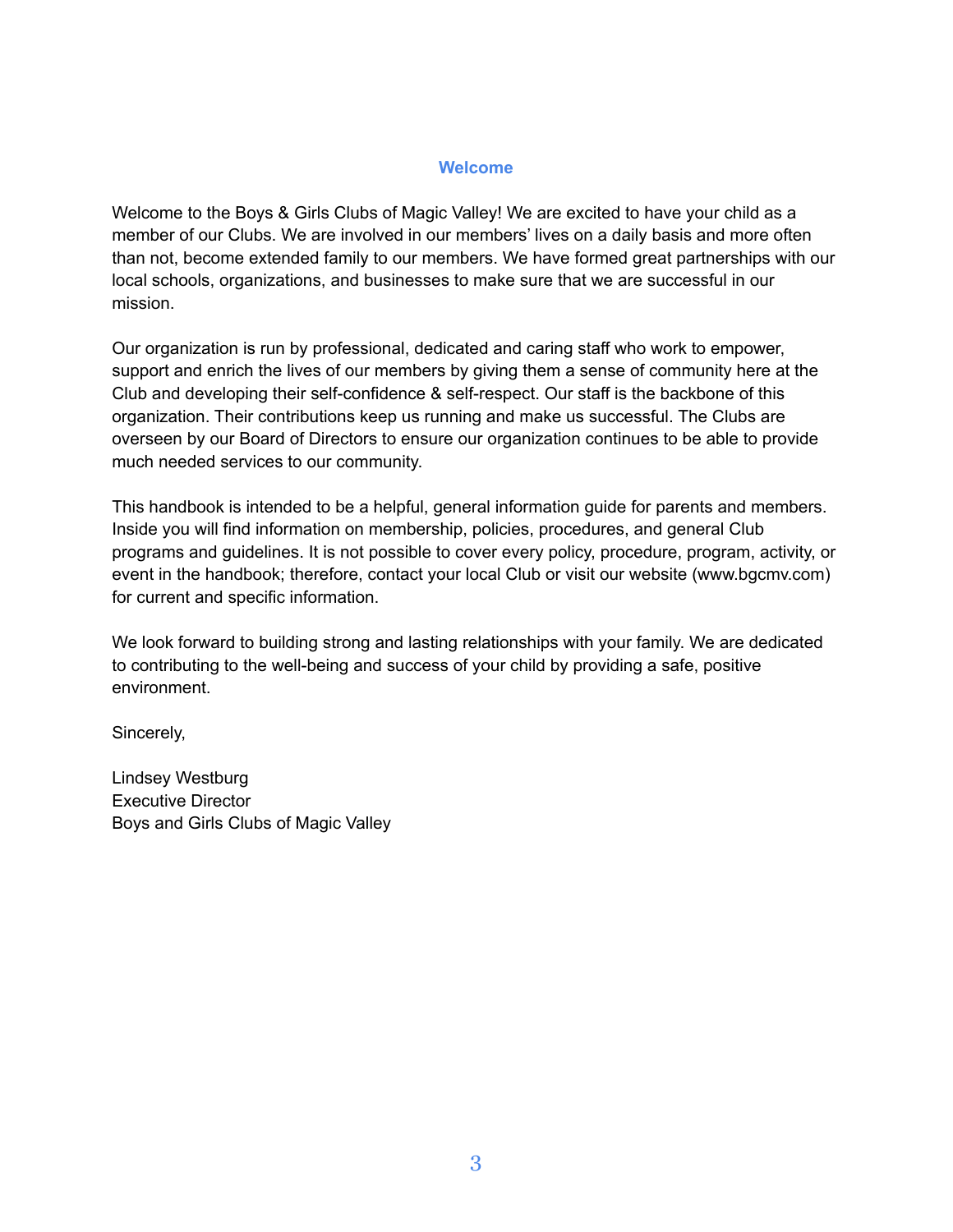# **Welcome to the Club!**

This handbook is designed to inform parents and members of the policies and practices of the Boys & Girls Clubs of Magic Valley (BGCMV). It contains rules by which the Club operates and contains helpful information which will make your child's experience more enjoyable. The BGCMV is a youth development organization dedicated to promoting health, social, educational, vocational and character development in our members and community. Our goal is to help youth improve their lives by building self-esteem and the values & skills needed to be successful members of our community, both now as children, and in the future as adults. These principles are a proven formula that has made the Boys & Girls Club successful for over 130 years. On behalf of the Board of Directors, the Staff and members... WELCOME TO BGCMV!

### **Hours of Operation**

Twin Falls Unit: School Year Hours: Monday-Friday, 6:45am-6:30pm Summer Hours: M-F, 6:45am-6:00pm Teen Night Hours: M & TH 6:00pm-9:00pm

Buhl Unit: School Year Hours: Monday-Friday, 3:30-6:30pm, plus before school care. Call for detailed times. Summer Hours: 7:00am-6:00pm.

> Rupert Unit: Monday-Friday, 6:45am-6:00pm. \*Hours may vary during the school year, call for detailed times.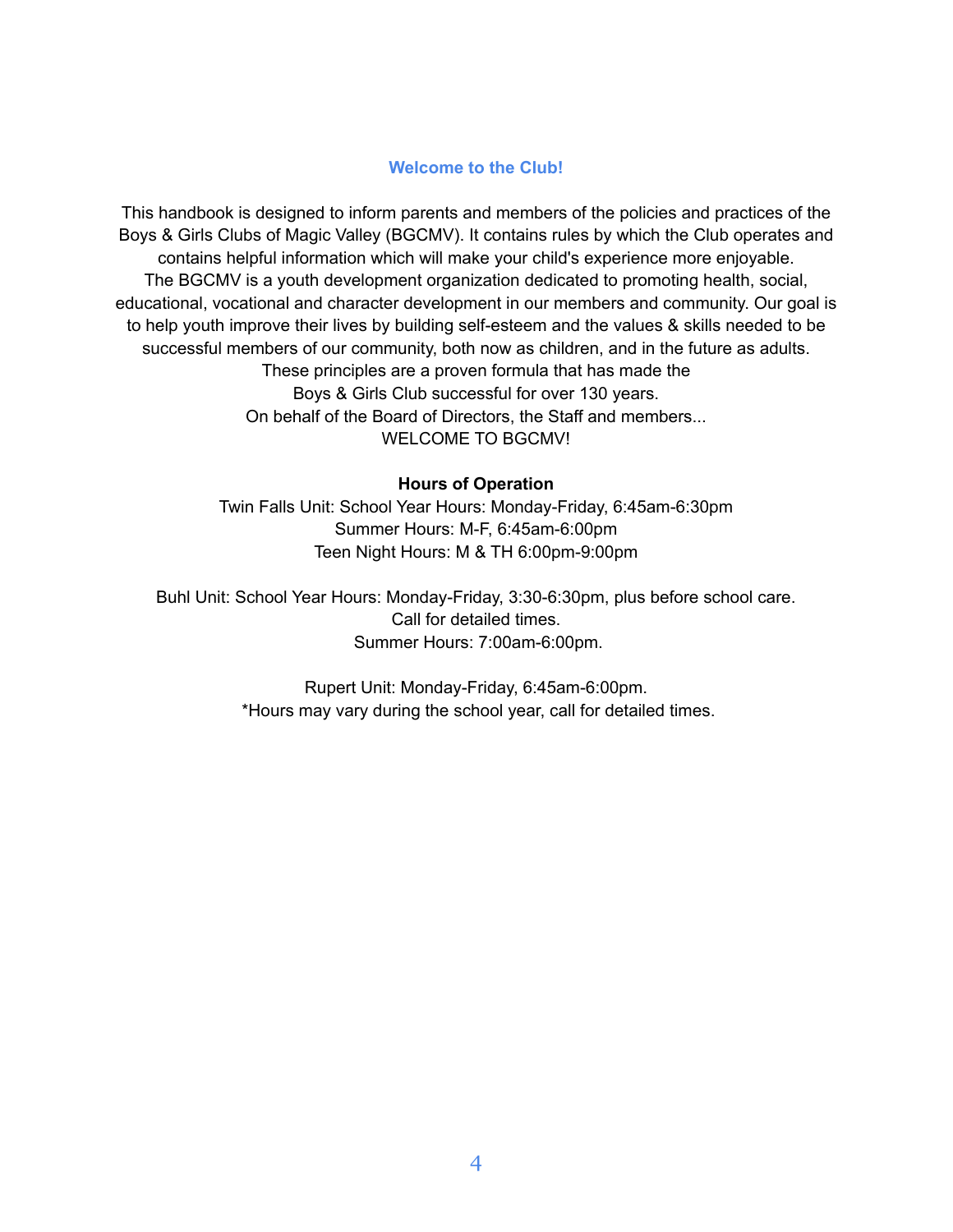### **Closures**

New Year's Day Presidents' Day Memorial Day Independence Day Labor Day The day before, day of, and day after Thanksgiving Christmas Eve Christmas Day The day after Christmas New Year's Eve

### **Other Closures**

BGCMV is closed for one week between the after school and summer program and one week between the summer and after school program. We will also be closed a couple days during Christmas Break for Staff Professional Development. Parents will be notified of all Club closures via email and text alerts. They will also be posted on our website.

In the event of inclement weather, the decision to remain open is determined by the ability of staff and members to arrive and leave safely. Please call the Club to confirm. If a school is released early due to weather, we may or may not be open. It is the parents' responsibility to contact the Club regarding our open/closed status. Information on closures will be sent out via text and email. Please sign up for our text alerts by contacting your Club.

# **Membership Agreement & Information**

The BGCMV is a private, non-profit, membership-based organization. All access and participation begins with a current Club membership. Non-members are uninsured, and therefore not allowed in the facility to participate. There are no guest privileges. Every child using the facility and program during Club hours MUST be a current member. BGCMV membership is open to all youth ages 5-18. \*\*During the summer programs, 5&6 year old Club members may only attend if they have completed kindergarten. All members must have the physical, mental and emotional maturity to act and interact independently and responsibly in the Club setting.

Youth should come to the Club because they want to, not because they have to. The BGCMV is not to be used for babysitting, day care, summer care or 'drop & shop'. The Club is a youth activity center that offers engaging youth development programs and should be used as such.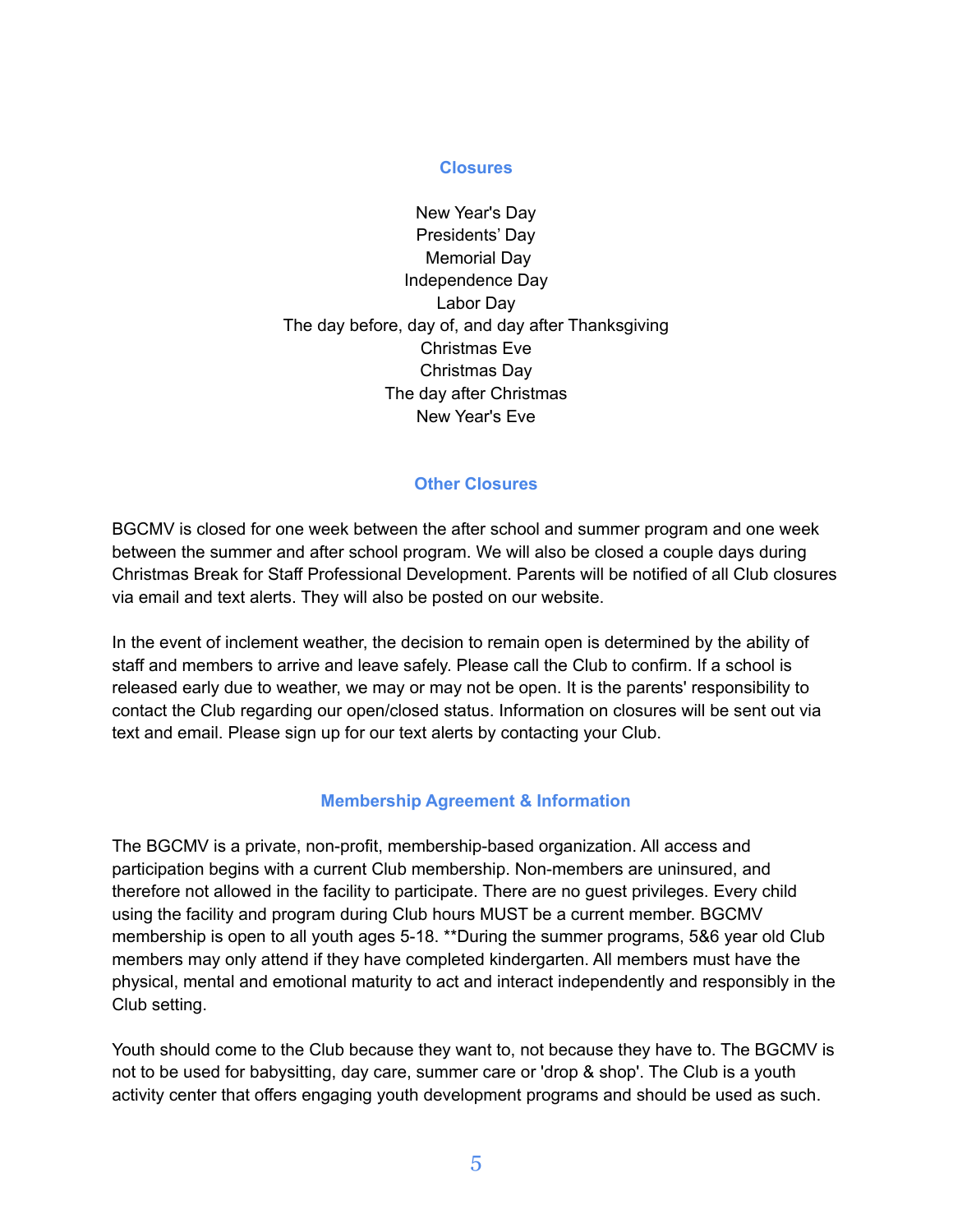Prior to your child becoming a part of the BGCMV, the membership application must be filled out and completed by visiting www.bgcmv.com and accessing the membership form for the appropriate Club by a parent/guardian and the annual \$20 membership fee paid. The Club will not accept membership applications without a paid membership fee, or accept a membership fee without a completed application. A MANDATORY Parent/Member orientation must be completed prior to your child attending the Club for the first time. Call for orientation times and dates.

Youth ages 5-18 who are CURRENT members of the Club are welcome to use the facility during the after school program once they are enrolled in a program to participate in ongoing activities, utilize computers, get homework assistance, to relax and hang out with staff and friends. The Club is supervised by staff in terms of safety, citizenship, and respect for self, others and property. The Club reserves the rights to deny, suspend, or revoke membership and/or privileges with or without notice and without refund at any time should circumstances call for it. Acceptable standards of behavior and discipline are modeled, expected and enforced.

Annual membership dues and program fees assist the Club's annual operating budget and help to cover areas such as staffing, insurance, taxes, fees, utilities, phone, internet, postage, supplies, printing and auditing.

It is the responsibility of the parent/guardian to ensure that all BGCMV member information is kept current on your Kid Trax account. You can access your account at any time from your personal computer, or contact the Club immediately regarding any changes to your membership information.

# **Annual Membership Dues & Program Fees**

Children and youth in grades K-12 and ages 5-18 can join the Club with an annual membership of \$20 (renewed annually on Jan 1st). Any memberships that are expired must be renewed immediately for attendance and participation in Club activities and programs.

# **Fee-Based Programs**

Some programs require an additional program fee such as field trips, summer camps, athletic leagues etc. Parents and members will be notified in advance of additional costs required. Club Day and Program Fees MUST be paid at least 24 hours in advance before your child may attend the program/activity.

# **Scholarship Policy**

The BGCMV provides a safe, secure and friendly environment for youth and teens in grades K-12, regardless of financial status. Current membership is REQUIRED to be in the facility, and/or participating in Club activities/programs. Reduced fees MAY be available to families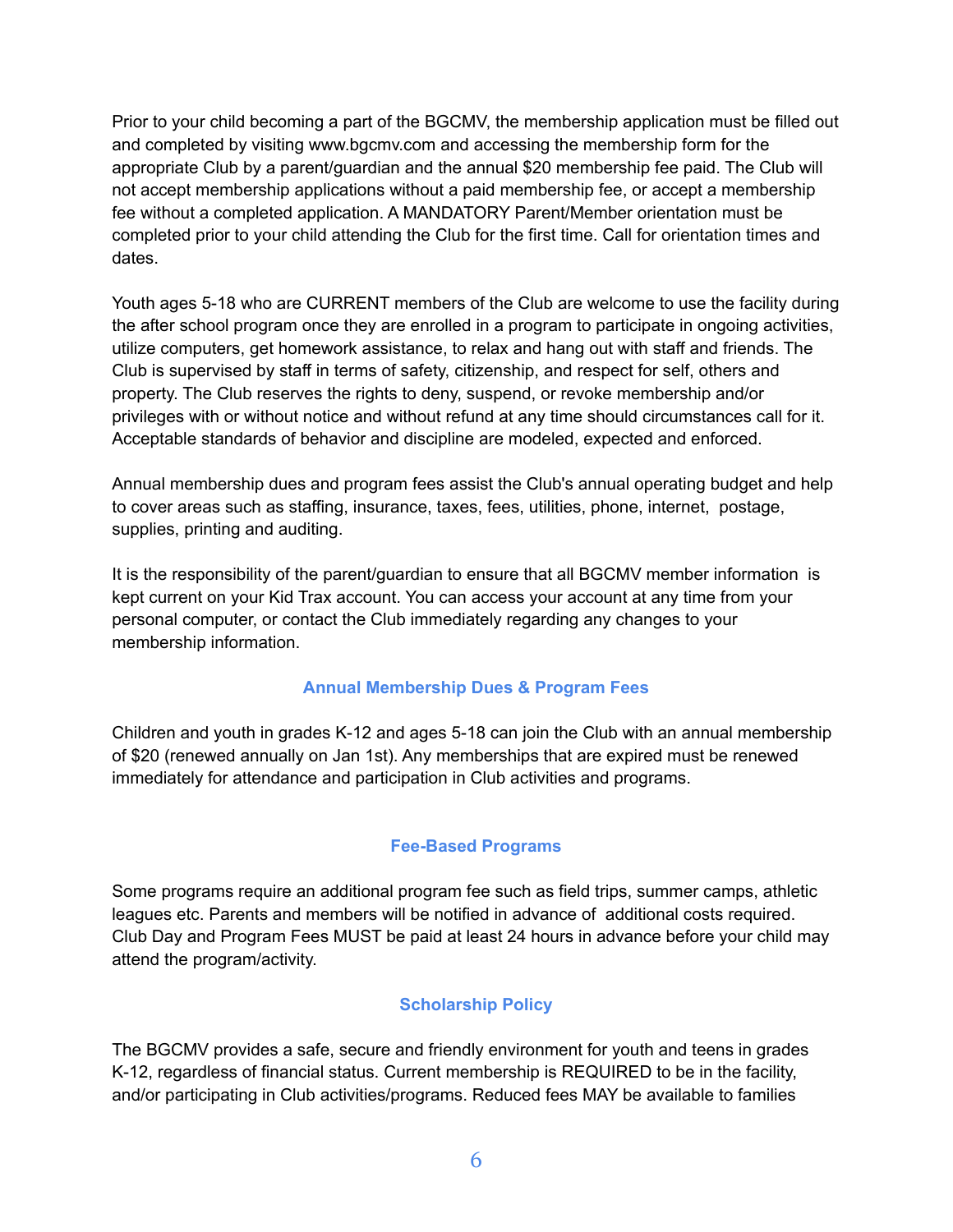based on need and availability of scholarship funds. Scholarships are not given for fees already owed and/or paid. Scholarships are only available if scholarship funding is available and a scholarship application filled out and returned to the Unit Director. Please contact your Club's Unit Director to inquire about scholarships.

### **Kid Trax**

Kid Trax is our membership tracking software. This is the portal into all of our Parent/Member information, programs and fees/dues. This is accessible from our website, www.bgcmv.com under the 'Twin' , 'Buhl' or 'Rupert' tabs, depending on which Club your child will be attending. This is where you will fill out the membership form, pay fees, sign up for programs and update your family's information, email, emergency contacts and more. Once you create your account, keep track of your user name and password, as this is how you will log in and access your account. https://traxsolutions.nfocus.com

Each Club Site may hold mandatory sign up nights for the summer and/or after school programs. This will be communicated to parents in advance and will be a requirement in order for your child to attend those programs.

# **Member Code of Conduct**

BGCMV has adopted a set of rules to guide our members when they are at the Club:

- 1. Sign in and out every day
- 2. Always listen and follow instructions
- 3. Respect the Club, yourself and others at all times
- 4. Keep your body to yourself
- 5. No teasing or bullying
- 6. Yelling and screaming is for outdoors
- 7. Foul language, racial slurs and other such language will not be tolerated
- 8. Food and drink in designated areas only
- 9. Sit in chairs, not on tables
- 10. Front desk, offices, storage areas and non-staffed areas are off limits to members
- 11. Most of all, enjoy yourself and have fun!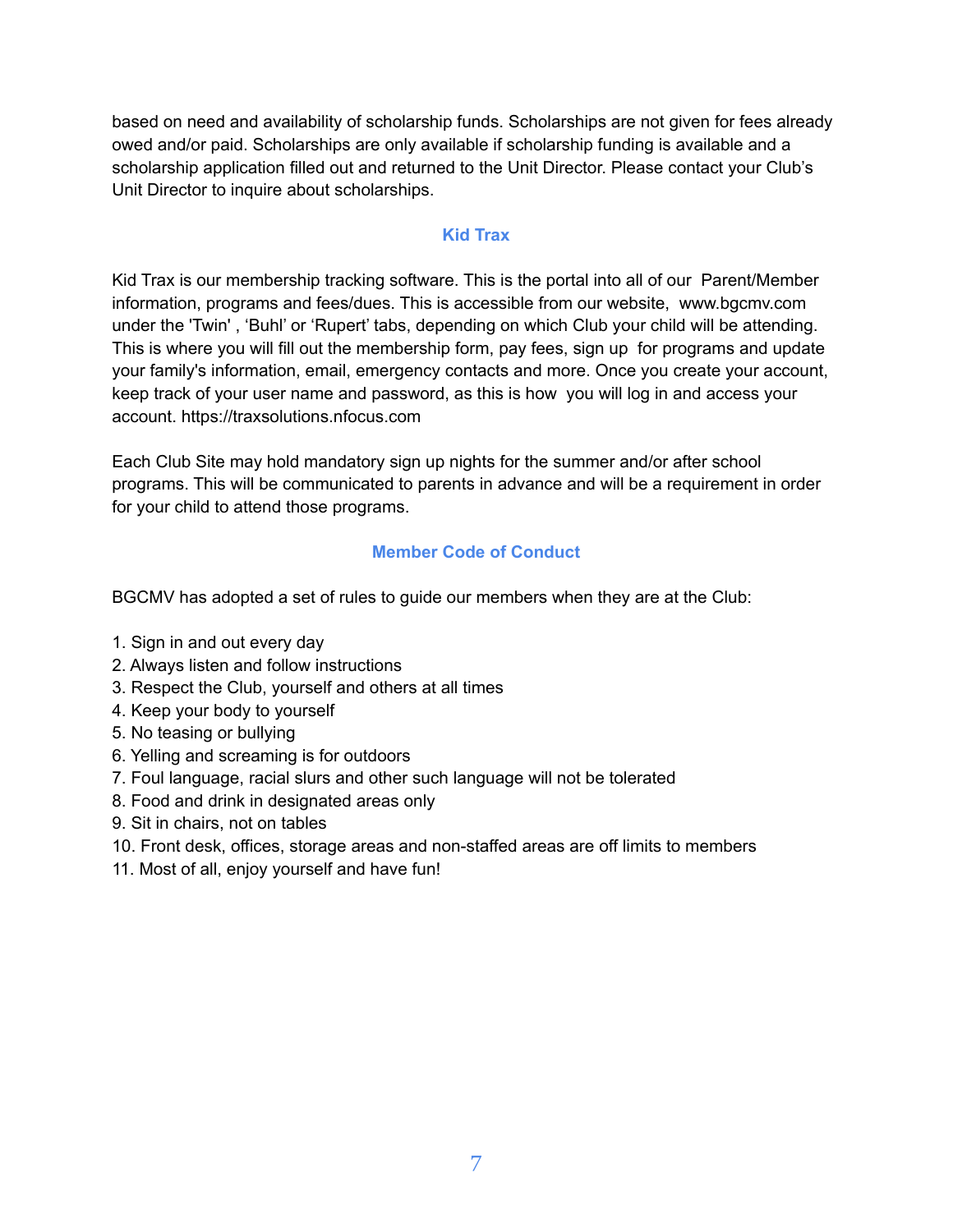# **Behavior Policy**

Members of the BGCMV must demonstrate high standards of behavior. Acceptable behavior is defined by: Respecting Club Members Respecting Club Staff Respecting Club equipment and supplies Respecting yourself Having Fun

The BGCMV is free of threats, taunts, slurs, weapons, violence, tobacco, alcohol and drugs. Acceptable and appropriate dress and language are required. Clothing or artistic impression, including music, that is judged to be inappropriate IS NOT allowed in the facility. Should any discipline issues arise, BGCMV staff will follow the discipline policy below in order:

1. Informal direction and correction (using steps of conflict

resolution)

- 2. One-on-one guidance and direction
- 3. Time-out
- 4. Parent contact 1 day suspension
- 5. Parent contact 3 day suspension

6. Parent/member/Program Director meeting to create a safety plan with action steps for all parties

7. Extended suspension at the discretion of the Program Director or Unit Director of appropriate Club.

8. Permanent suspension

# **Steps of Conflict Resolution**

1. **Approach calmly, stopping any hurtful actions or language**—A calm manner reassures children that things are under control and can be worked out to everyone's satisfaction.

2. **Acknowledge feelings**—Children need to express their feelings before they can let go of them and think about possible solutions to the problem.

3. **Gather information**—Adults are careful not to make assumptions or take sides. We ask open-ended questions to help children describe what happened in their own words.

4. **Restate the problem**—Using the information provided by the children, the adult restates the problem, using clear and simple terms and, if necessary, rephrasing hurtful words.

5. **Ask for ideas for solutions and choose one together**—Adults encourage children to suggest solutions, helping to put them in practical and concrete terms. We accept their ideas, rather than impose our own, thus giving children the satisfaction of having solved the problem.

6. **Give follow-up support as needed**—Adults help children begin to carry out their solution, making sure that no one remains up-set. If necessary, we repeat one or more steps until all the children return to their play.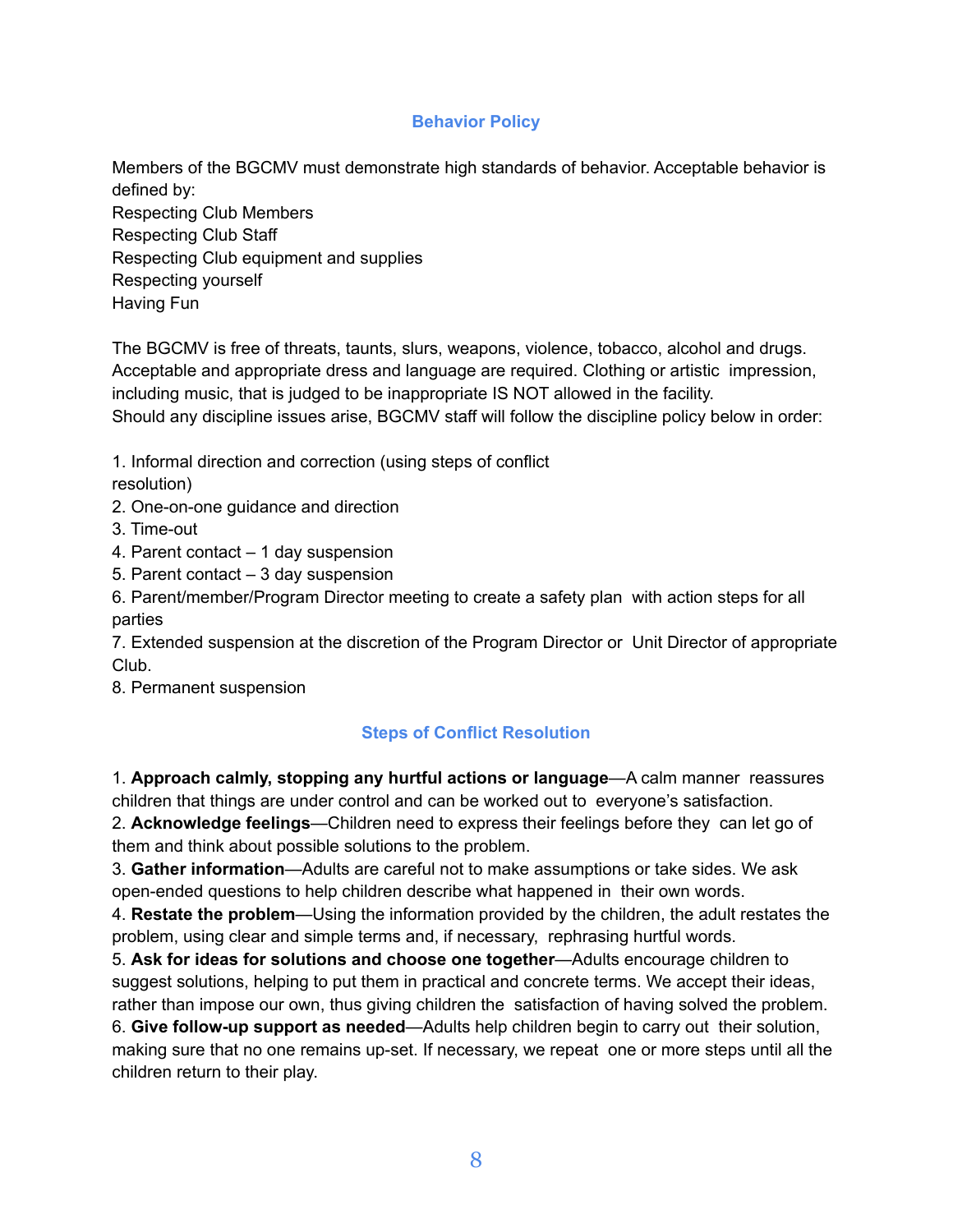Upon justification, members will be sent home with parent notification. If necessary, the Club will not hesitate to contact the Police or Child Protective Services. The primary concern of the Staff is always the SAFETY AND WELFARE OF EACH CHILD. Under certain circumstances, state law requires notification of suspected abuse or neglect to Police, Child Protective Services or other authorities.

# **Zero Tolerance**

Acceptable behavior is a REQUIREMENT at the BGCMV. Any action that places our members, staff or property in danger, WILL NOT BE TOLERATED.

The Club has a zero-tolerance policy for:

- Physical Violence
- Sexual Conduct
- Destruction of Property
- Bullying
- Running out of the building and/or Leaving Campus without permission

# **Restraint or Seclusion of a Club Member**

It is the priority of the BGCMV to promote a safe and fun environment for all Club members, staff, and volunteers. If a Club member's behavior poses an imminent risk of serious physical harm to self or others, it may become necessary for a staff member to physically restrain or place the Club member in seclusion. Staff members will utilize the least restrictive technique necessary to end the threat of imminent danger or serious physical harm, and they will immediately terminate the use of physical restraint or seclusion as soon as it is determined that the Club member is no longer in imminent danger of serious physical harm to self or others.

# **Video Camera Footage Viewing**

All of our Club sites are equipped with video cameras to ensure the safety of our members. In the event there is a situation in which video camera footage must be viewed, the following individuals will be the ONLY ones authorized to view the footage:

- Law Enforcement
- Executive Director
- Unit Director
- Director of Programs
- Director of Operations

Staff, parents, and Club members are **not** authorized to view camera footage.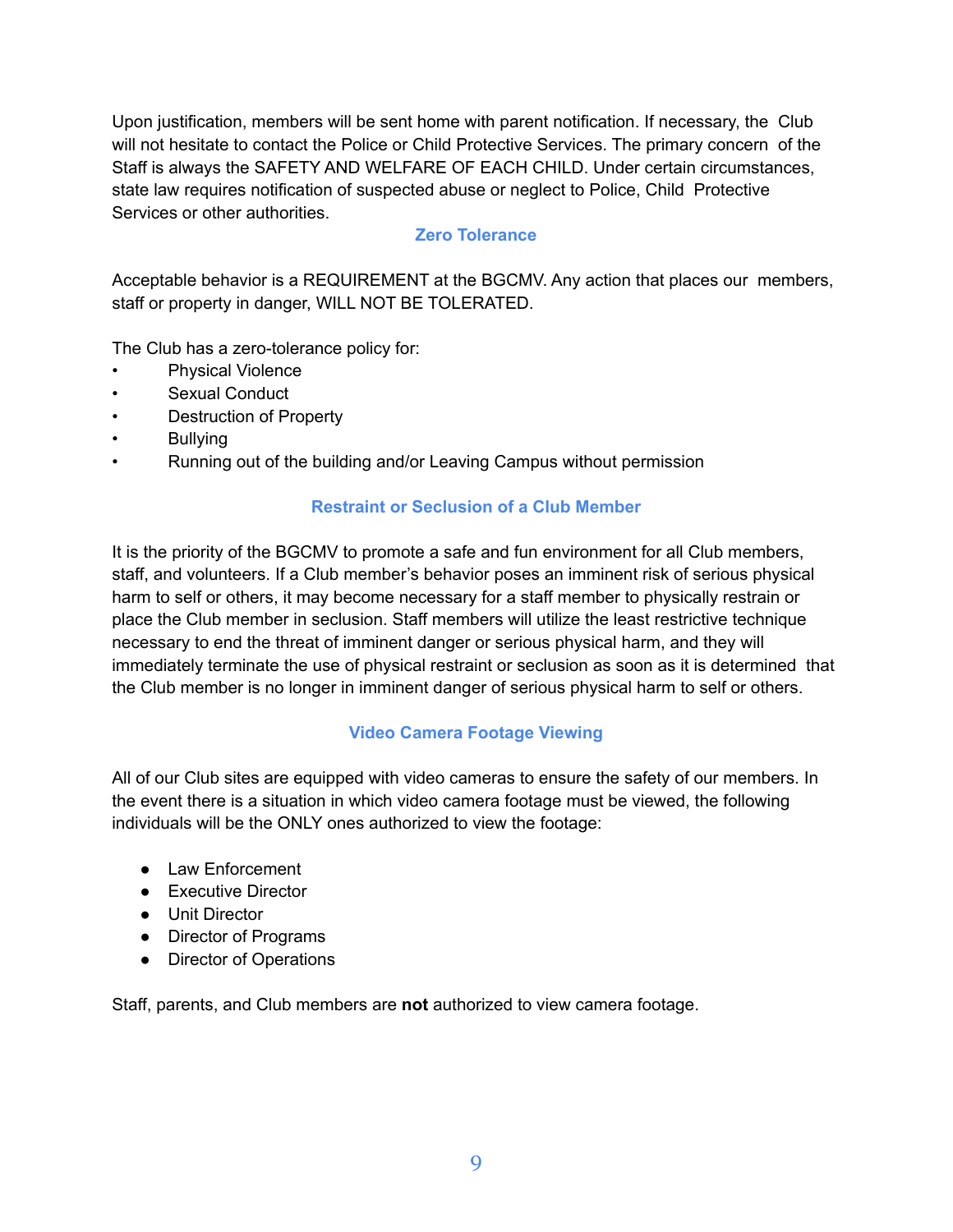#### **Personal Possessions, Bicycles, etc**

Valuable items should be left at home. The Club IS NOT responsible for personal possessions brought to the Club: money, bikes, backpacks, cell phones, toys etc. If members ride their bike to the Club, they should bring a lock/chain to secure their bicycle at all times. Bikes/scooters are NOT to be brought into the Club. Skates are prohibited. Toys, games and electronic equipment are not allowed at the Club. The Club DOES NOT assume responsibility for any lost or stolen items. \*Elev8 members (Ages 13-18) may bring their phones with them and use them only in designated areas when deemed appropriate by the Teen Director.

### **Lost and Found**

Found items may be kept in the Lost and Found. Items not claimed are given to a local charity on a monthly basis; sometimes more depending on the amount of items. BGCMV IS NOT responsible for lost or stolen items.

### **Health and Safety**

Smoking, vaping, alcohol use or illegal drugs are prohibited at the Club or on any outing or trip. All weapons are prohibited.

### **Medications**

If your child has a condition in which medication is self-administered, special arrangements need to be made with the Program Director/Unit Director and the front desk staff and an authorization must be filled-out and signed by their physician and parent/guardian. All medications must be in their original bottle and stored at the front desk.

# **Illness/Injury**

If your child does not attend school due to illness, they are NOT to attend the Club. If a child displays symptoms while at the Club, a parent will be notified and asked to pick up the child. Our staff is trained in CPR and first aid and able to handle everyday bumps and bruises. Should an emergency arise and medical attention is required, a parent will be notified immediately. If the parent cannot be reached, we will notify the next available emergency contact on your account. It is the parent's responsibility to keep all contact information on your account up-to-date: emergency names, phone numbers etc. In the event we are unable to contact anyone, we will proceed with whatever action is needed, including taking the member to the hospital, doctor, dentist, etc. In the event of a head injury, all necessary precautions will be taken to ensure the member's health. Staff may apply emergency first aid; engage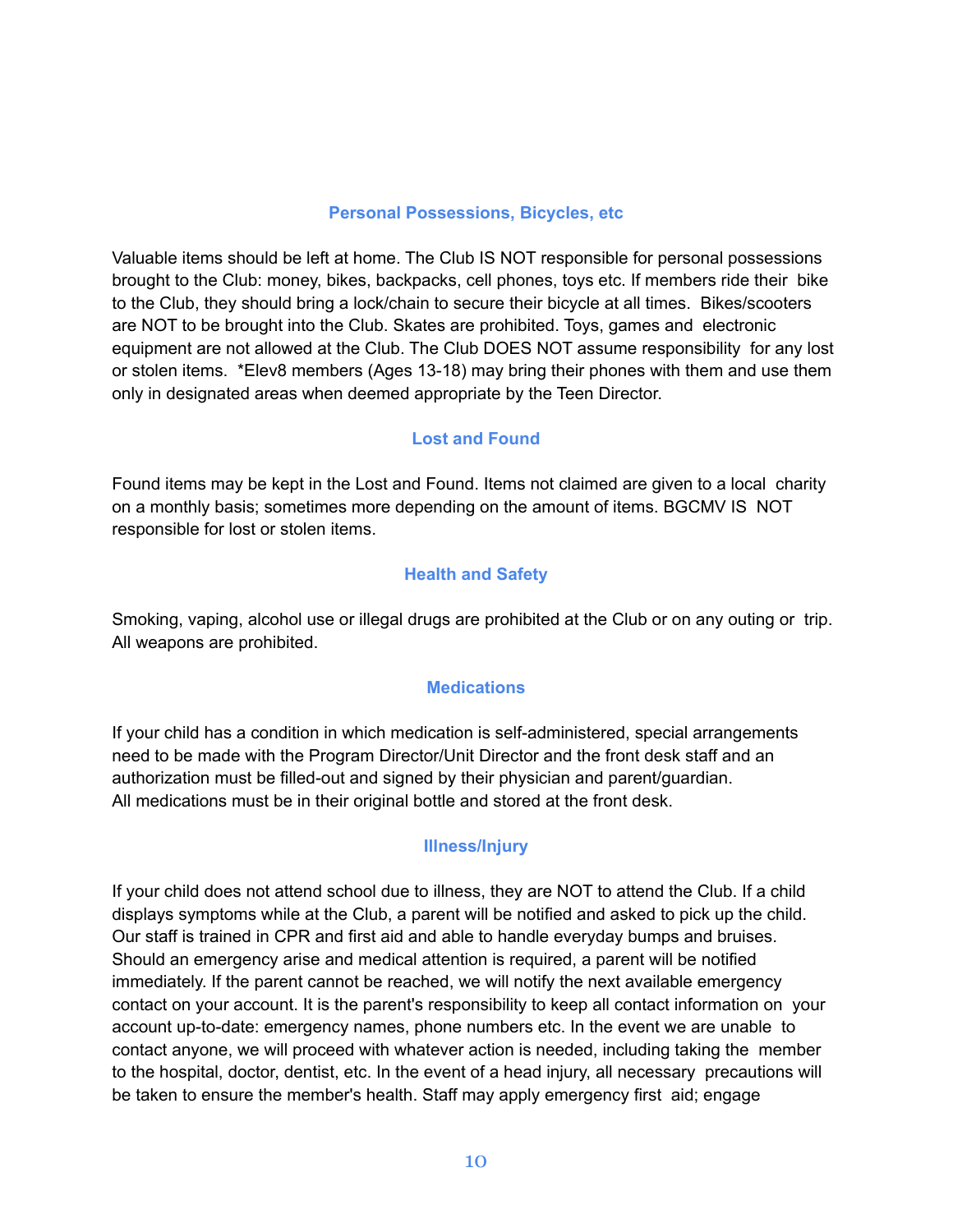physicians of any kind, ambulance service, paramedics or any other service deemed necessary or reasonable. The BGCMV WILL NOT be held liable or be responsible for any fees that are incurred including but not limited to the ambulance, hospital, doctor fee, etc.

# **Infectious Rashes & Infections**

Members with infectious rashes such as scabies, ringworm, and impetigo must be under effective care and treatment/medication for 48 hours before returning to the Club. Members contagious with streptococcus or other bacterial infections must be under effective treatment/medication for 48 hours before returning to the Club.

# **Head Lice Policy**

Parents will be asked to pick up any child found to have head lice (nits or live lice) immediately. The member may return 48 hours after being treated. Upon return, the member must be nit-free and the parent will be asked to show proof of treatment.

# **Youth Development Strategy**

Our Youth Development Strategy is the way in which our staff interact with young people and build within them a sense of:

- **Belonging**: A positive place where members come and are welcome as a part of the BGCMV family.
- **Usefulness**: Belonging to an extended family of BGCMV whereby the youth we serve have the opportunity to assume responsibility for each other as part of a team, can perform community service within our community and assist others while feeling proud of their contributions.
- **Influence**: Members have the opportunity to become leaders and to play an active role in the decision-making process while preparing for their future.
- **Competence:** Through their accomplishments whether in the Club, at school, at home or in the community, members will gain the self-confidence and self-esteem to believe in themselves.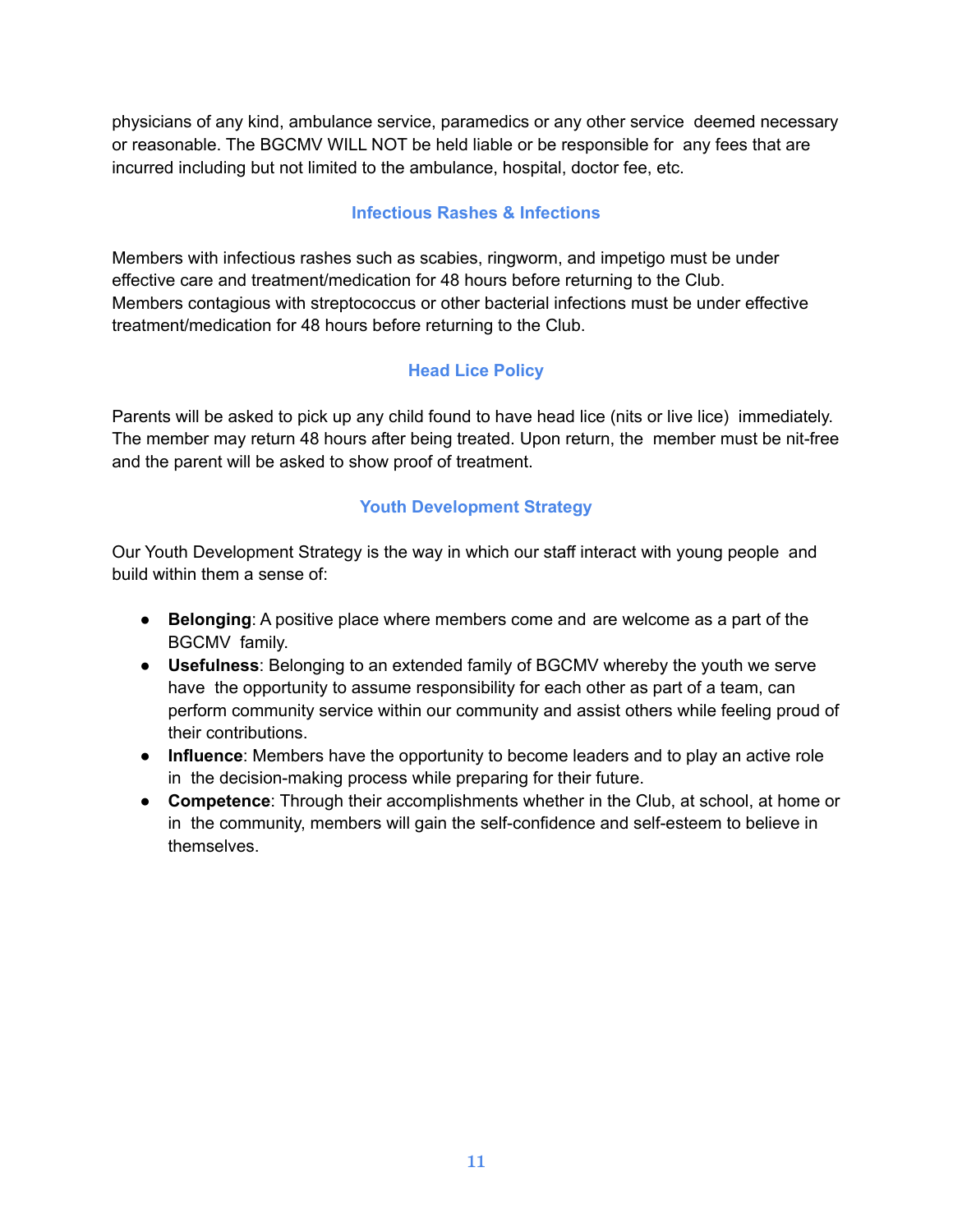# **Our 5 Key Elements for Positive Youth Development**

| Fun                                               | Young people need to have fun just for the<br>sake of having fun. But, fun is also a means<br>of breaking down boundaries and building<br>trust. Fun and play are vehicles for learning.                                                                                                |
|---------------------------------------------------|-----------------------------------------------------------------------------------------------------------------------------------------------------------------------------------------------------------------------------------------------------------------------------------------|
| Safe, Positive<br><b>Environment</b>              | We strive to be a place where young people<br>feel physically and emotionally safe; are able<br>to form positive, healthy relationships with<br>staff and peers; and can engage fully in<br>programs and activities                                                                     |
| <b>Supportive</b><br><b>Relationships</b>         | Members should observe warmth, caring,<br>appreciation and acceptance when staff<br>interact. With proper guidance in their<br>interactions, they will learn how to build<br>healthy relationships with adults and their<br>peers, based on trust and mutual respect.                   |
| <b>Opportunities &amp;</b><br><b>Expectations</b> | Youth need to develop physical, cognitive,<br>social and emotional skills to be productive<br>contributing members of their communities.                                                                                                                                                |
| <b>Recognition</b>                                | Caring adults acknowledge young people's<br>innate strengths and talents. They use<br>authentic gestures and encouragement to<br>positively reinforce their efforts and<br>persistence, and they celebrate their progress<br>and successes. They commend good<br>decisions and choices. |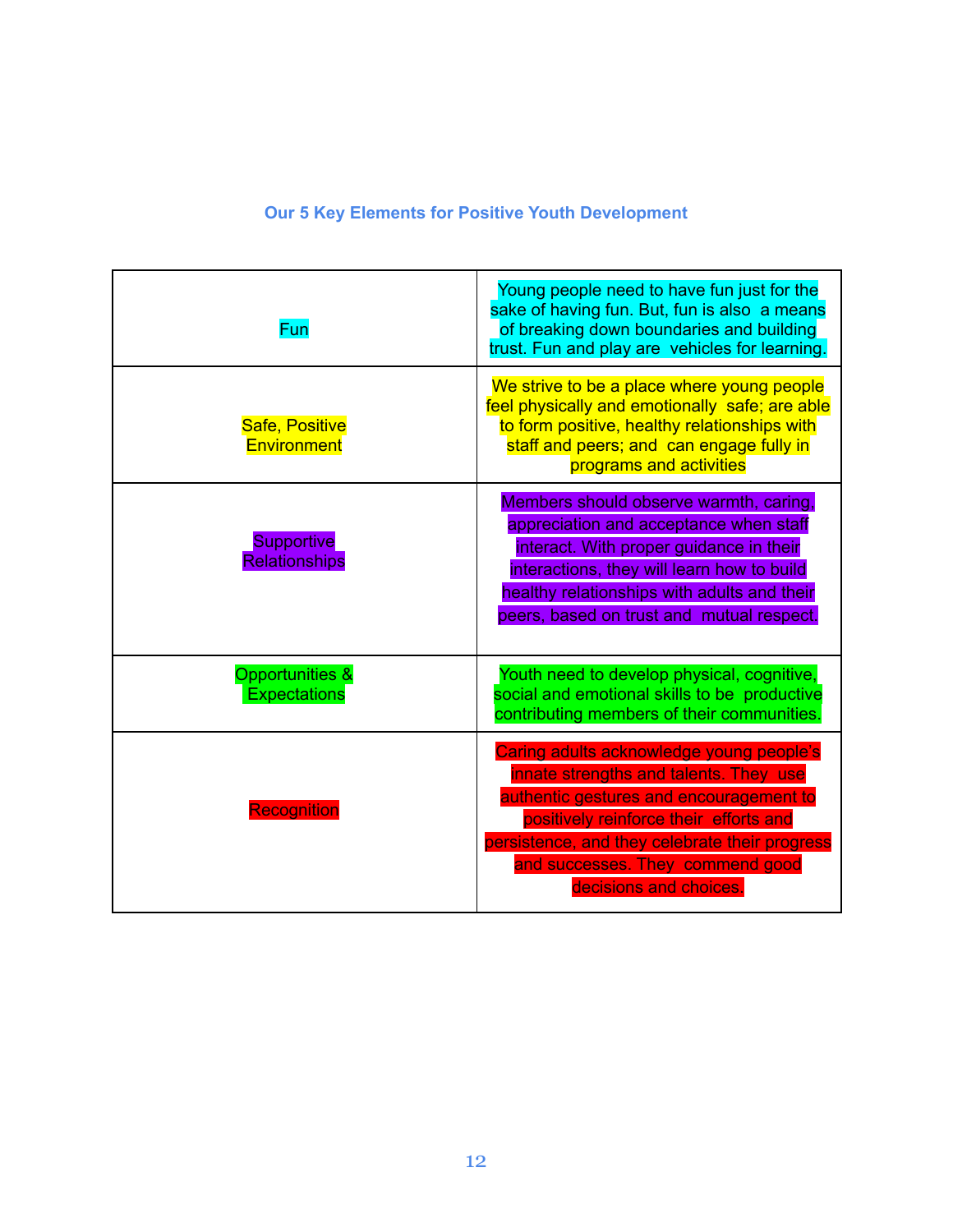### **Our 5 Core Program Areas**

1. Health & Life Skills 2. The Arts 3. Education, Technology and Career Development 4. Character & Leadership 5. Sports, Fitness and Recreation

### **Programs**

Large group activities are offered at the Club during Open Club House times, as well as the opportunity to get help with homework. We specialize in structured programming in the areas of our 5 Core Programs. We also offer mentoring and leadership programs for our teenagers such as: Jr. Leaders, Activ8 and Elev8. Check with the Club to find out what is currently being offered.

### **Program Descriptions**

BGCMV provides quality programs which focus on the following:

**The Arts**: Core programs enable young people to develop their creativity and cultural awareness through knowledge and appreciation of the visual arts, crafts, performing arts, music, digital arts and creative writing.

**Career/Education/Technology**: Core programs assist and offer young people the opportunity for academic success, availability for computer-aided learning and career exploration.

**Character & Leadership**: We empower young people to support and influence their Club and community, to sustain meaningful relationships with others, participate in the democratic process and respect their own and others' cultural identity.

**Health & Life Skills**: Core programs in this area develop young people's capacity to engage in positive behaviors that nurture their own well-being, set personal goals and live successfully as self-sufficient adults.

**Sports, Fitness & Recreation**: Core programs develop fitness, positive use of leisure time, skills for stress management, social skills and appreciation for the environment. We focus on a minimum of one hour of physical activity per day.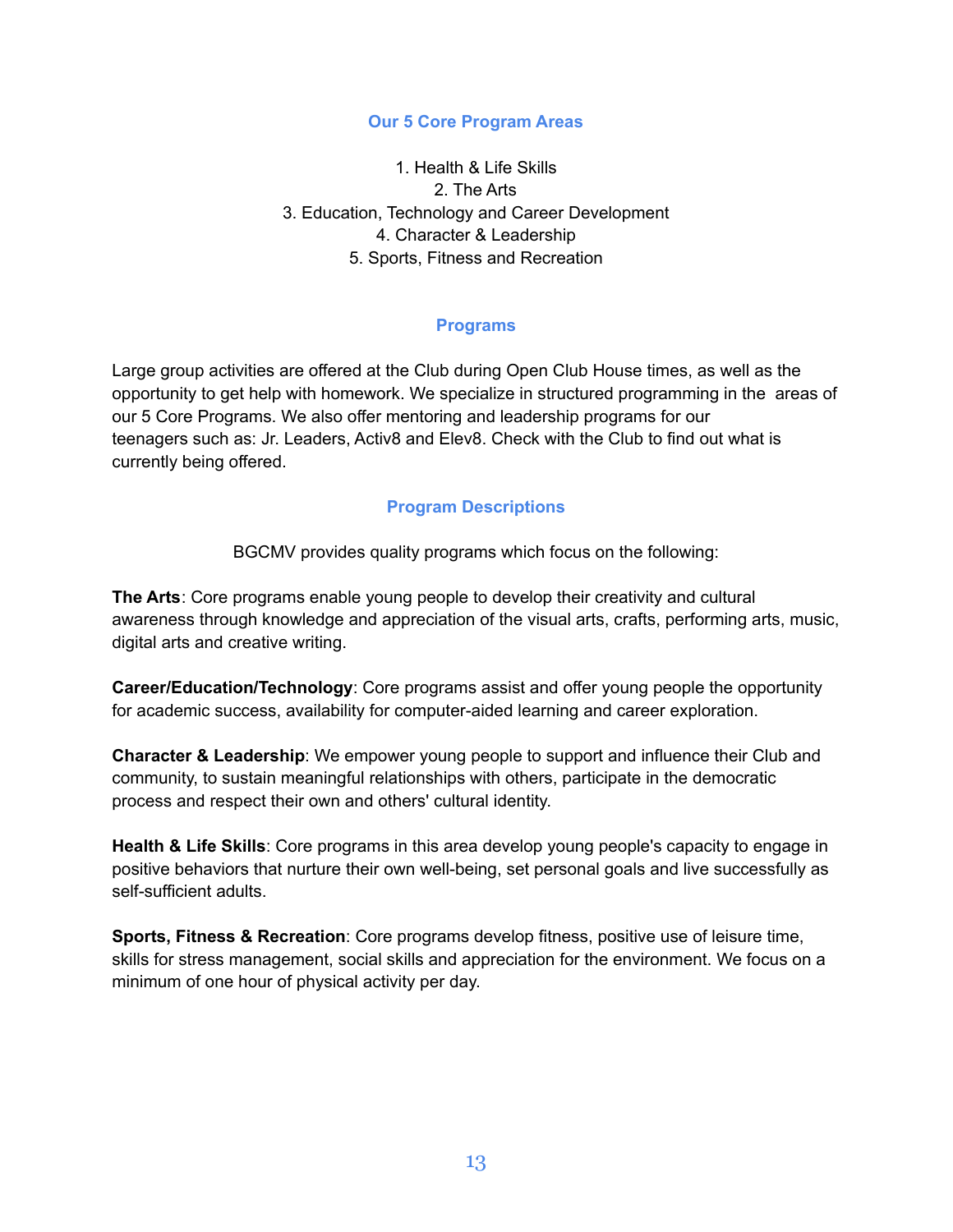# **Drop-Off & Pick-Up**

Members will NOT be dropped-off prior to the Club opening or closing. The Club will not be held responsible for the supervision of members prior to opening or after closing times. All Club members must be signed in upon arrival each day and must be signed out by a parent/guardian, or other authorized pick up upon exit. Please be prepared to present your photo ID to the front desk when picking up your child each day. If an emergency arises and a member cannot be picked-up by closing time, the parent/guardian MUST contact the Club to inform the Staff. It is the responsibility of the parent/guardian to have emergency contacts available to pick up their child in their absence. Members who are not picked-up on time will be charged a late fee to cover staff time. (See Late Pick-Up Policy) If a parent/guardian is continually late to pick up a member, their Club membership may be suspended or revoked. At no time will a Staff member transport a child in their personal vehicle.

### **Late Pick-Up Policy**

We understand that circumstances may arise that may cause you to be late picking up your child. If you are going to be late, please call the Club and let the staff know that you will be late. If you are unavailable, your emergency contact will be notified to pick up your child.

> Late charges are as follows: 10-15 minutes after closing--\$25 15-30 minutes after closing--\$50 30 minutes or more--\$100 fee

If you are more than 30 minutes late picking up your child and we are unable to reach you or any emergency contacts on your child's pick up list, we will notify the police.

# **Returned Check Policy**

A \$25 charge will be assessed on all returned checks as well as any service fees charged to the BGCMV due to check return. Once a check has been returned, check-writing privileges will be suspended until further notice.

### **Refund/Credit Policy**

Refunds and/or credits will only be permissible if you call at least 1 week prior to the camp or Club Day you have paid for to let us now your child will not be attending. Your payment and sign-up holds a spot for your child in our activity, so by letting us know at least a week in advance, you are allowing another child the opportunity to fill that spot. If we are notified at a least a week in advance, we will credit your account for the correct amount. Refunds will only be issued on a case by case basis with approval from the Unit Director. We must pay for staffing, food and supplies for all children on the sign-up list, whether they end up attending or not. For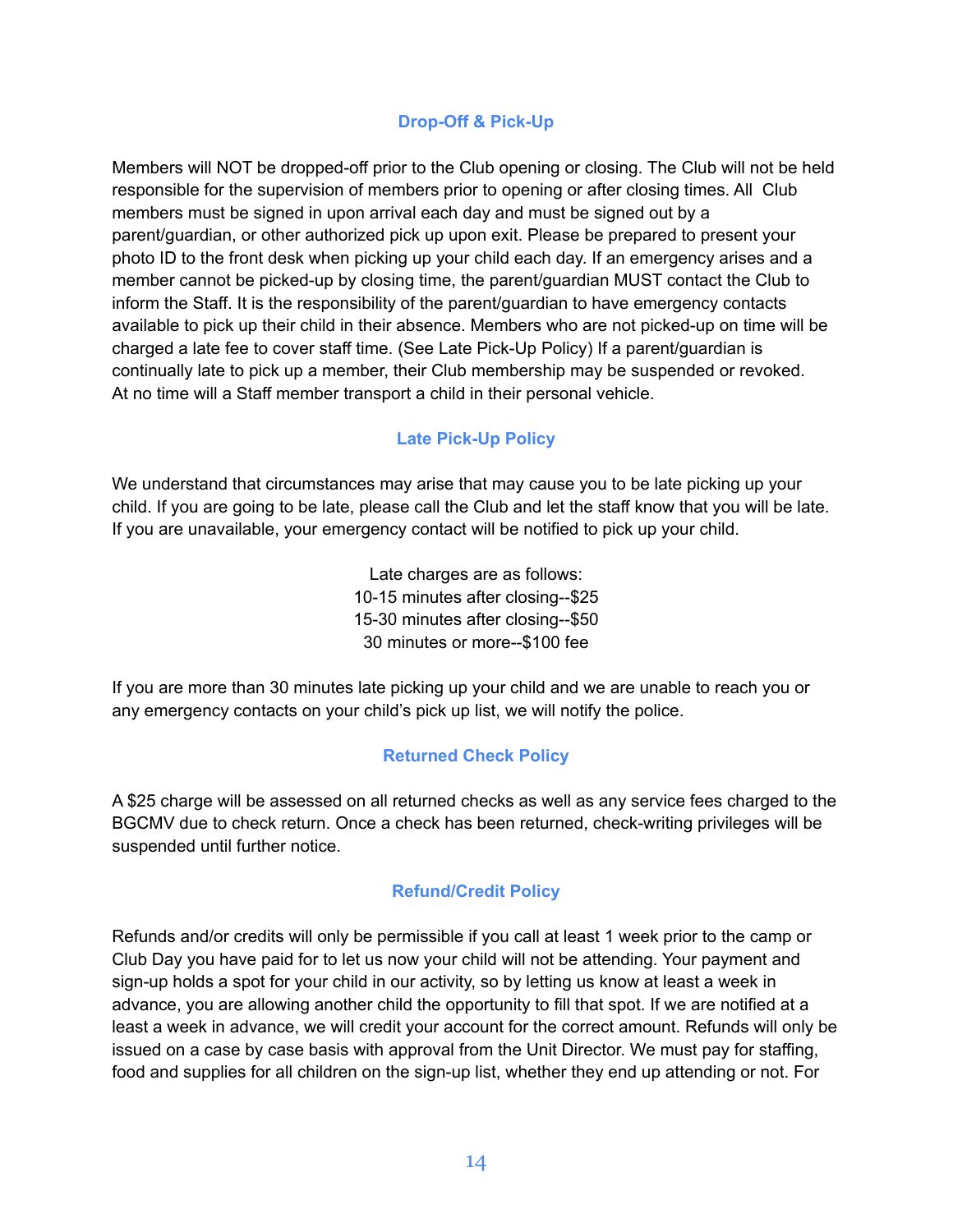this reason, we also do not pro rate any of our summer or after school programs. Annual membership fees are non-refundable.

# **Newsletters, Activity Flyers and Website**

Information is prepared regularly to inform parents and members of sign-up dates, programs, field trips and special events. We regularly email and text our database to keep parents informed. It is the responsibility of the parent/guardian to keep their email address current on their Kid Trax account, and with the Unit Director, sign up for text alerts, as well as to regularly read their emails, in order to stay informed of Club business. Information is also available at the front desk and in the front lobby of the BGCMV, as well as on our website at www.bgcmv.com.

# **Permission Slips**

We offer special field trips and activities periodically. Some of these activities may require a permission slip or waiver form which gives parents the date, time and location of the activity. A permission slip MUST be signed by a parent/guardian, and the field trip activity fee paid BEFORE your child will be added to the field trip sign-up sheet.

# **Meal Programs**

All meals served at the Club are offered through programs with the USDA and must be consumed on the site they were served.

# **Bring Your Own Device Policy**

The Boys & Girls Clubs of Magic Valley adopts this policy to maintain a safe and secure environment for members, staff, volunteers and others.

A PERSONALLY OWNED DEVICE includes all member-owned existing and emerging technologies and devices that can take photographs, play and record audio or video, input text, upload and download content and/or media, and transmit or receive messages or images. Emerging technologies and devices include but are not limited to cell phones, computers, tablets, and storage media (e.g., flash drives), as well as communication tools including social media sites, text messages, chat and websites. Not all devices are covered within this policy. Unacceptable devices in this policy include, but are not limited to, gaming devices or consoles, laser pointers, modems or routers and televisions.

CLUB PURPOSES include program activities, career development, communication with experts and/ or Club peer members, homework and Club activities. Members are expected to act responsibly and thoughtfully when using technology resources. Members bear the burden of responsibility to ask staff when they aren't sure of the permissibility of a particular use of technology prior to engaging in the use.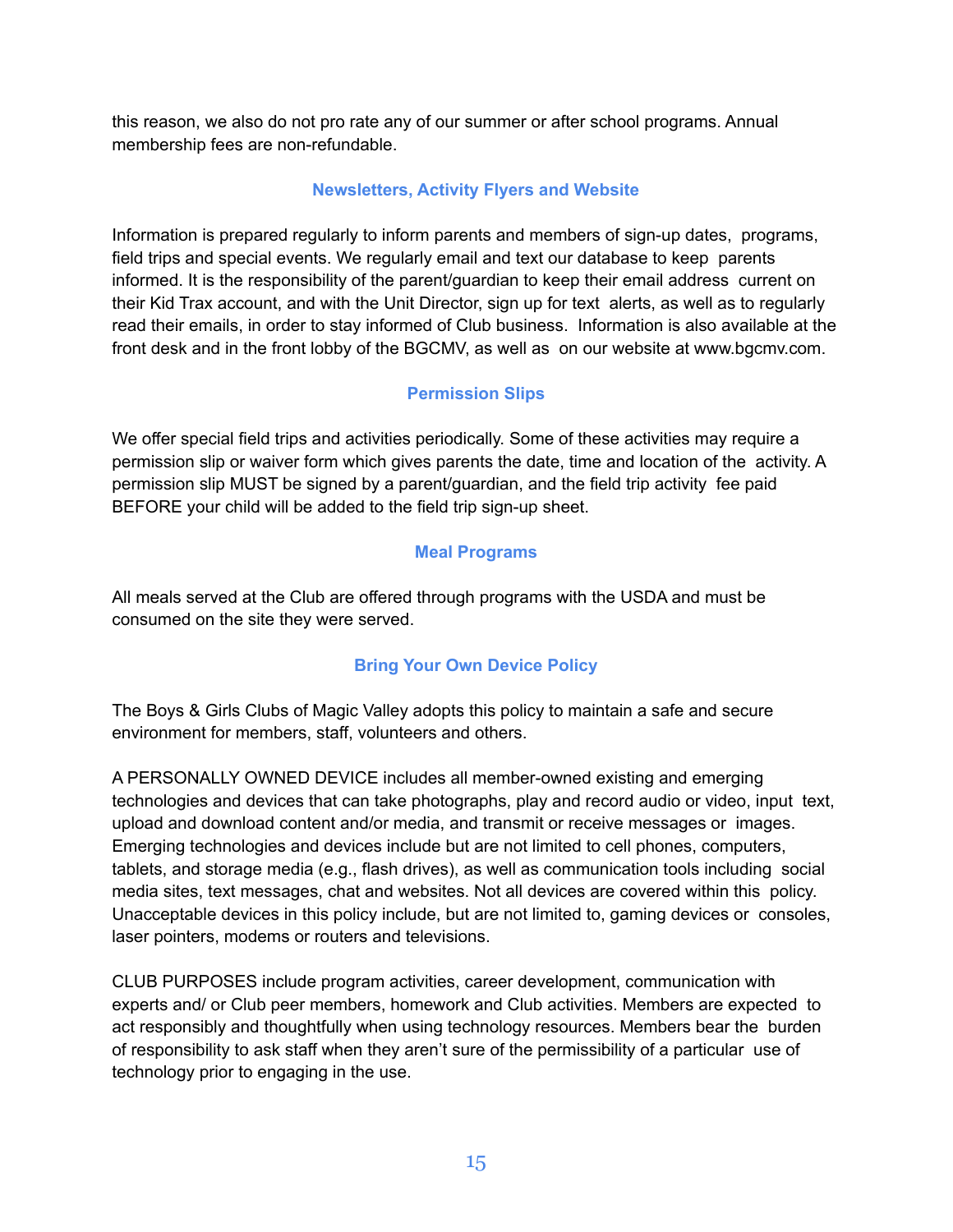Personally owned devices are permitted for use during Club time for Club purposes and in approved locations only. The Club expressly prohibits the use of personally owned devices in restrooms and other areas where there is an expectation of privacy.

Any inappropriate use of a personally owned device, as determined by Club staff, can lead to disciplinary action including, but not limited to, confiscation of the device, immediate suspension from the Club, termination of membership, or other disciplinary actions determined to be appropriate to the Club's existing disciplinary policies including, if applicable, referral to local law enforcement.

INAPPROPRIATE COMMUNICATION includes, but is not limited to, obscene, profane, lewd, vulgar, rude, inflammatory, threatening, or disrespectful language or images typed, posted or spoken by members; information that could cause damage to an individual or the Club community, or create the danger of disruption of the Club environment; personal attacks, including prejudicial or discriminatory attacks; harassment (persistently acting in a manner that distresses or annoys another person) or stalking others; knowingly or recklessly posting false or defamatory information about a person or organization; and communication that promotes the destruction of property, including the acquisition or creation of weapons or other destructive devices. If a member is told to stop sending communications, that member must cease the activity immediately.

Members may not use any technology to harass, threaten, demean, humiliate, intimidate, embarrass, or annoy their peers or others in their community. This behavior is cyberbullying, which is bullying that takes place using emerging technologies and devices. Examples of cyberbullying include mean text messages or emails; rumors sent by email or posted on social networking sites; and embarrassing pictures, videos, and websites or fake profiles. Any cyberbullying that is determined to disrupt the safety and/ or well-being of the Club, Club member, Club staff or community is subject to disciplinary action. Members must be aware of the appropriateness of communications when using Club or personally owned devices. Inappropriate communication is prohibited in any public messages, private messages and material posted online by members.

MONITORING AND INSPECTION. Boys and Girls Clubs of Magic Valley reserves the right to monitor, inspect, copy and review a personally owned device that is brought to the Club. Parents/Guardians will be notified before such an inspection takes place and may be present, at their choice, during the inspection. Parents/ Guardians may refuse to allow such inspections. If so, the member may be barred from bringing personally owned devices to the Club in the future.

INTERNET ACCESS. Personally owned devices used at the Club are not permitted to directly connect to the internet through a phone network or other content service provider. Personally owned devices must access the internet via the Club's content-filtered wireless network when needed for programming. Boys and Girls Clubs of Magic Valley reserves the right to monitor communication and internet traffic, and to manage, open or close access to specific online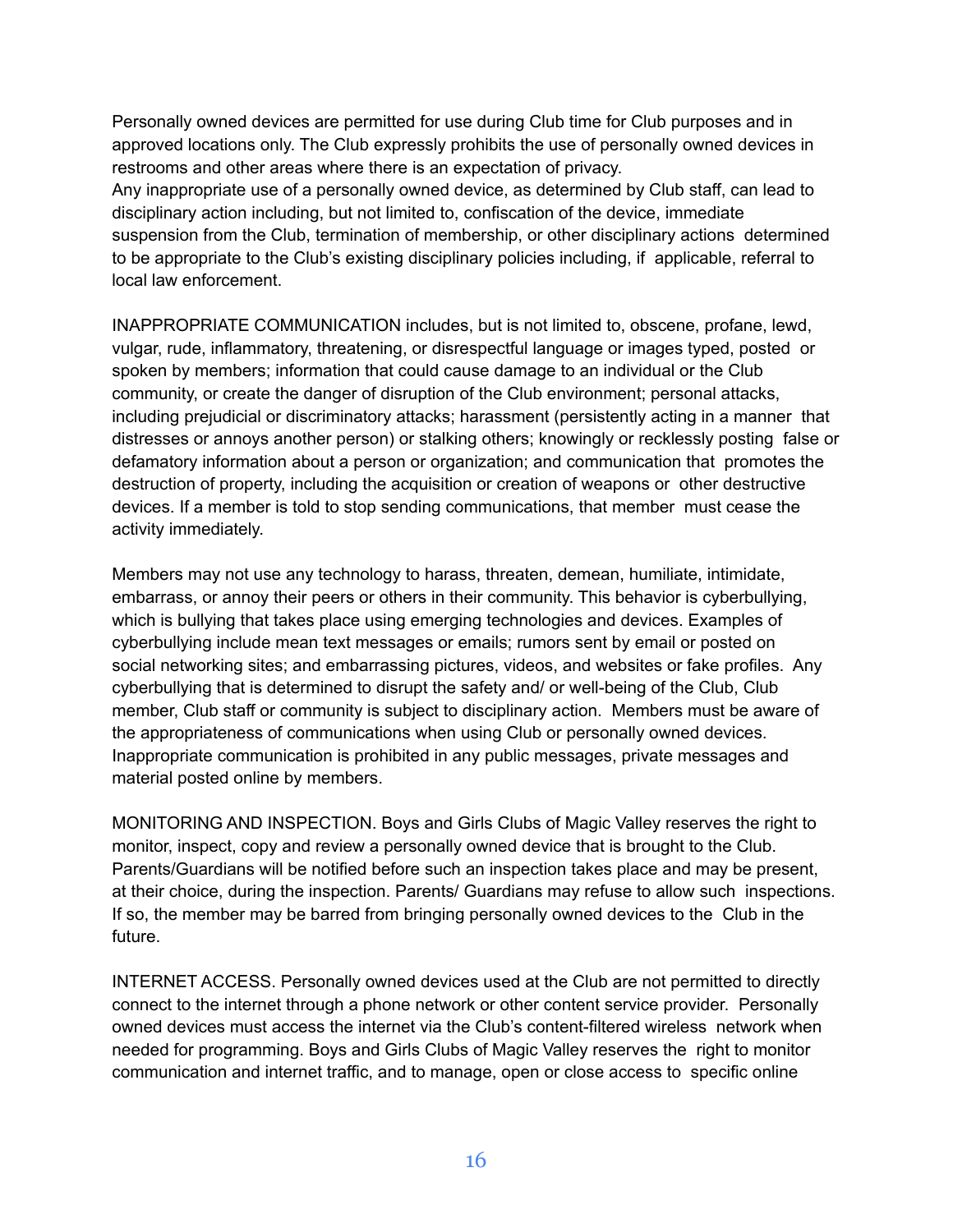websites, portals, networks or other services. Members must follow Club procedures to access the Club's internet service.

LOSS AND DAMAGE. Members are responsible for keeping devices with them at all times. Staff are not responsible for the security and condition of the member's personal device. Furthermore, the Club is not liable for the loss, damage, misuse of theft of any personally owned device brought to the Club

PARENT/ GUARDIAN NOTIFICATION AND RESPONSIBILITY. BGCA's Internet Acceptable Use Policy restricts the access of inappropriate material. However, supervision of usage may not always be possible while members use the internet. Due to the wide range of material available on the internet, some material may not fit the particular values of members and their families. Because of this, it is not practical for The Boys and Girls Clubs of Magic Valley to monitor and enforce a wide range of social values in student use of the internet. If parents/ guardians do not want members to access information beyond the scope of the Internet Acceptable Use Policy, parents should instruct members not to access such materials. Computer Policy

Our internet does have a child safe filter. Club computers are available for use during Club programs only, and only under staff supervision. Any child caught using a computer without permission and supervision will be subject to suspension from the Club.

# **BGCMV Bullying Policy**

The Boys & Girls Clubs of Magic Valley is committed to providing all members with a safe and civil environment, and will not tolerate any form of bullying at any Club activity on or off Club property. Bullying shall mean any written, electronic, verbal, physical or social act that willfully harms another. Aggravated bullying shall mean willful harm motivated by race, color, religion, ancestry, national origin, gender, sexual orientation, gender identity, mental disability, physical disability, appearance or socioeconomic status. Staff and volunteers who observe an act of bullying are expected to take immediate, appropriate steps to intervene. If the staff member or volunteer believes his/her intervention has not resolved the matter, they shall report it to his/her supervisor and document the incident in writing. The Club Director or appropriate staff member will inform the parent or guardian of any member who was observed as a victim or perpetrator of bullying if the issue has not been appropriately resolved. Depending on the frequency and severity of the conduct, intervention, counseling, correction, discipline and/or referral to law enforcement will be used to remedy the impact on the victim and change the perpetrator's behavior.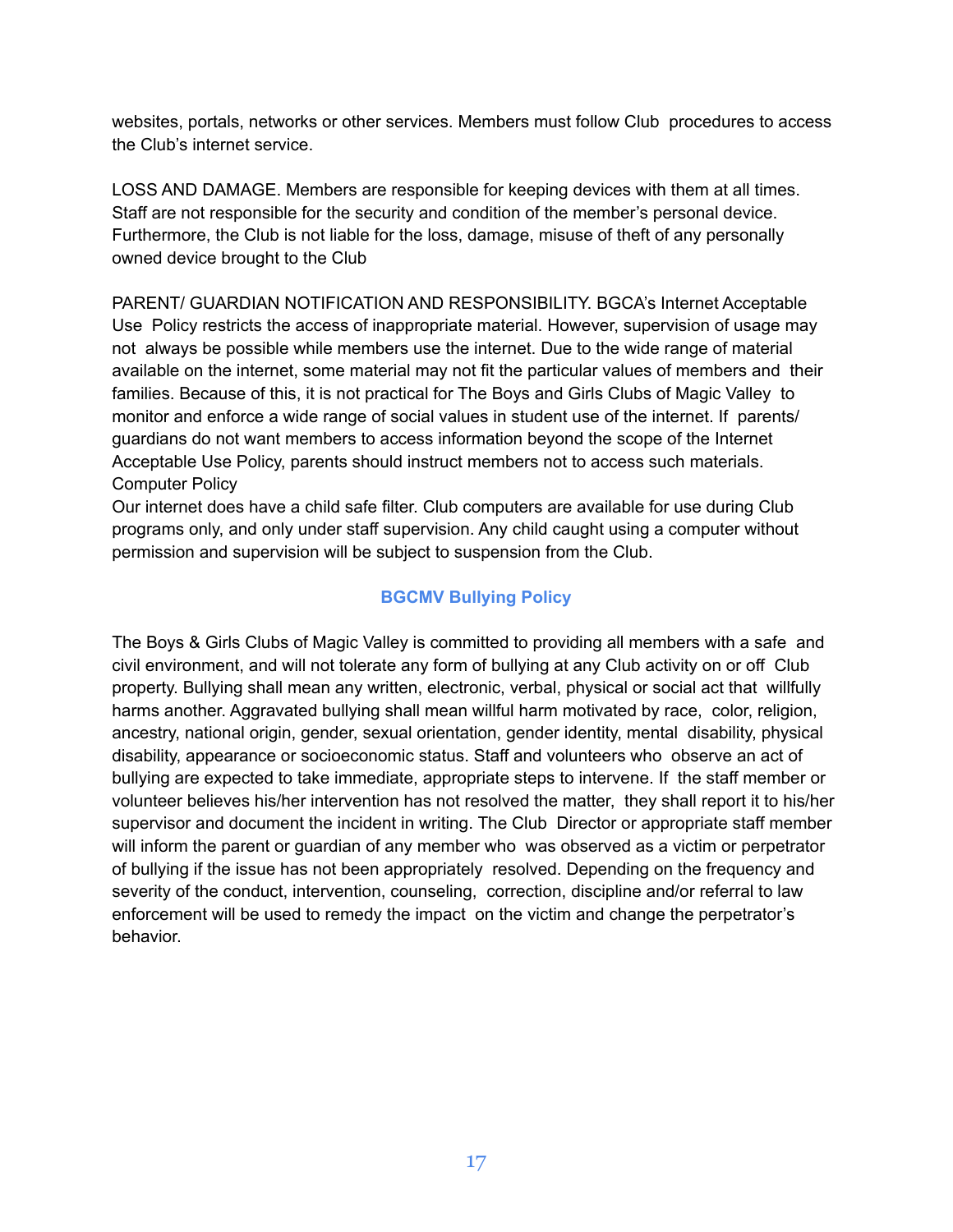# **Restroom Policy**

The Boys & Girls Clubs of Magic Valley is committed to providing a safe environment and enforces the following restroom policy for members, staff, board members, volunteers, and other adults.

Restrooms located at the Twin Falls Club are designated for Boys & Girls Club members and have designated Male and Female restrooms. There are separate male & female restrooms designated for Teen Members in the Teen Center (ages 13-18). There are also designated adult restrooms. Adults, including staff, board members, volunteers, and any other adult in the Club, shall not utilize the member restrooms. The member restroom facilities are for youth only. Member restrooms shall be regularly monitored by a designated staff and includes walk throughs, inspections, and monitoring outside of the restrooms to ensure there is no inappropriate behavior taking place.

Restrooms located at the Buhl & Rupert Clubs are designated as male and female restrooms. Adults and members shall not utilize restroom facilities at the same time. Adults will only utilize the restroom when no youth are in the restroom, and youth will only use the restroom when no adults are in the restroom. The BGCMV-Buhl & Rupert Units will utilize the best practice for blocking off the entrance to the restroom to alert others that they must wait to enter. This will be done by placing a cone in front of the restroom entrance.

Staff shall:

- Only use designated adult restrooms. Should separate restrooms be unavailable, staff shall use restrooms at designated intervals to ensure they are not using restrooms at the same time as youth members
- Ensure that younger Club members and Teen members are never using the
- restrooms at the same time
- Abide by all staff codes of conduct
- Enforce the BGCMV's restroom code of conduct
- Intervene and notify Club leadership should inappropriate conduct be observed ∙Ensure restrooms are regularly clean and sanitized
- Staff observing unacceptable restroom conditions shall:
- Immediately notify Club leadership
- Report to the Unit Director if any repairs are needed
- Document, in writing, restroom conduct incidents and report them to Club leadership as soon as possible.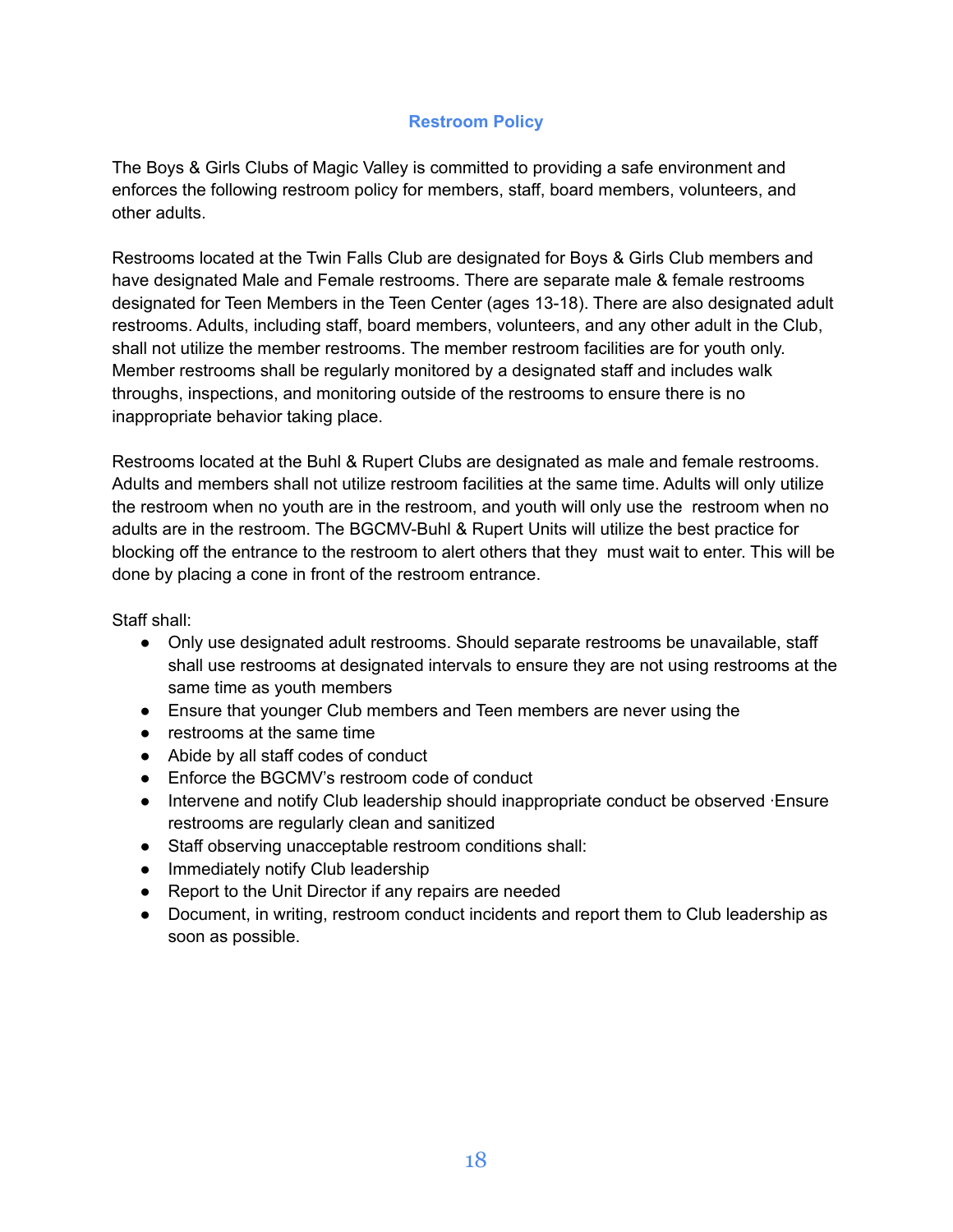### **Staff & Volunteers**

There is a core group of youth development professionals who work with our members and who are assisted by volunteers. If you are interested in volunteering, please speak to our Director of Programs. Volunteers make it possible for us to offer a variety of programs. The Club does not sanction Club volunteers participating with members outside of the Club or away from Club Staff. All volunteers must fill out an application and are required to undergo a background check before being approved for volunteer hours.

# **CPR and First Aid Training**

The Boys & Girls Clubs of Magic Valley will have at least one staff member on site at all operating times when youth are being served- or during club sponsored offsite program activities/trips- who is certified through a qualifying adult and child/infant CPR and First-aid training.

### **Visitors**

Parents, business professionals, service members, officials or other interested persons may visit the Club anytime during office hours. However, they MUST check in with staff upon arrival and make arrangements for a tour.

We do not honor other Boys & Girls Clubs' memberships here. For participation in our Club activities and programs, fill out a membership form online, pay the membership fee, and become a member of the BGCMV.

### **Tax ID & Non-Profit Status**

The BGCMV is a non-profit, 501(c3) organization as classified by the IRS. Our tax ID number is: 94-3176622